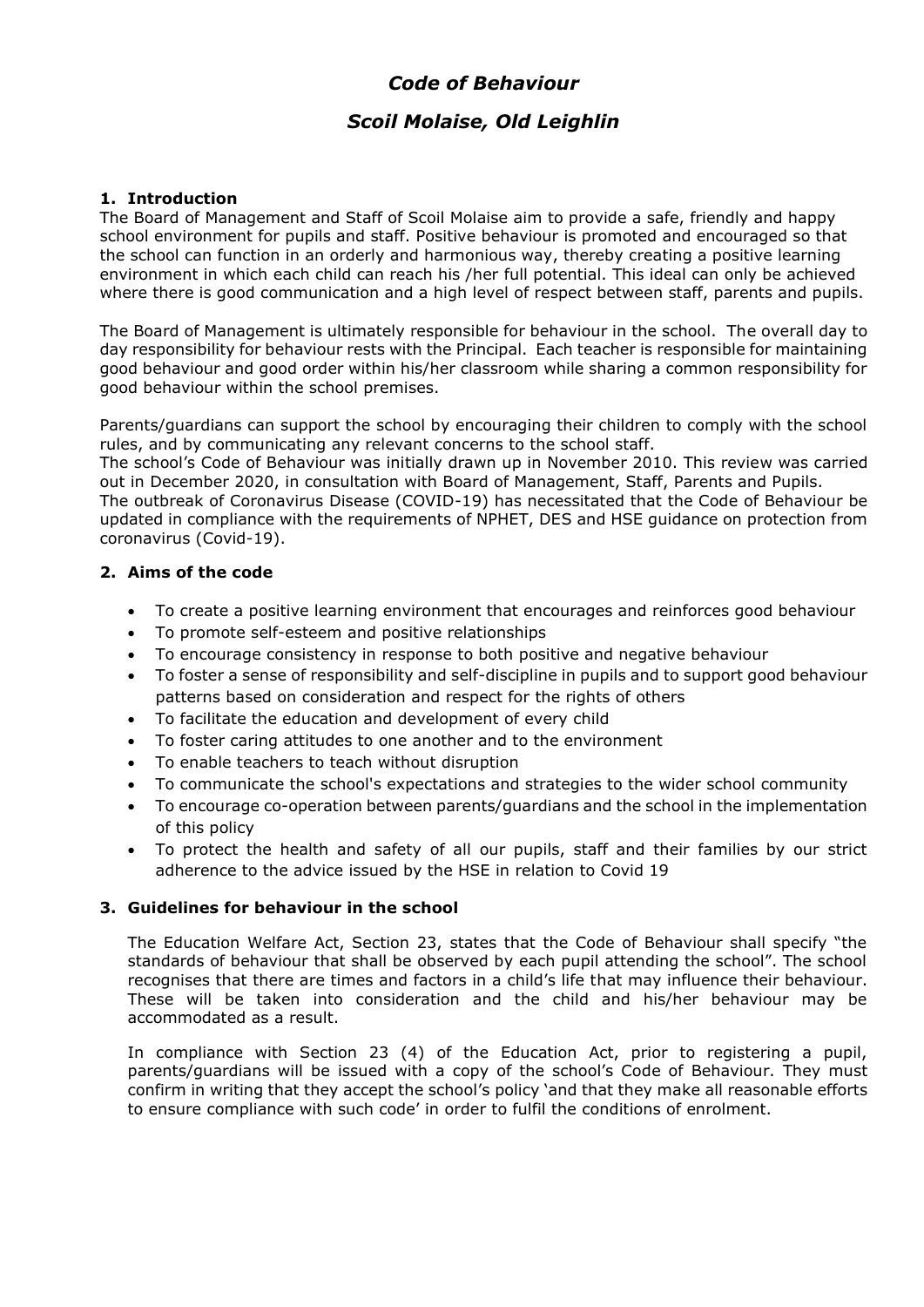# 4. **Whole school approach to promoting positive behaviour – Roles and Responsibilities**

Staff members, supported by the Board of Management, adopt a positive approach to discipline within the school. Children are encouraged and praised for their efforts in maintaining discipline. The elements of a whole school approach to behaviour include:

•An ethos, policies and practices that are in harmony

- A teamwork approach to behaviour
- A whole-school approach to curriculum and classroom management
- An inclusive and involved school community
- A systematic process for planning and reviewing behaviour policy

#### **Responsibility of Staff**

- The adults in the school have an important responsibility to model high standards of behaviour, both in their dealings with the children and with each other, as their example has an important influence on the children. All school staff will endeavour to provide a caring and effective learning environment.
- The staff will carry comply with all school policies adopted by the Board of Management. At the beginning of each school year all teachers will discuss the Code of Behaviour and devise a set of positive class rules with the class.
- The school's Social Personal and Health Education (SPHE) curriculum is used to support the Code of Behaviour. It aims to help our children develop communication skills, appropriate ways of interacting and behaving, and conflict resolution skills. It also aims to foster self-esteem and to help children accommodate differences and develop citizenship.
- A positive and consistent approach will be adopted by all staff to rewards and sanctions.
- The staff will ensure that they communicate any concerns in relation to a child's behaviour and well-being to parents / guardians.
- A copy of the Code of Behaviour will be provided to each family upon enrolment; it is also available on the school website.

#### **Responsibility of Board of Management**

- The Board of Management provides a supportive role to the principal and the teaching staff in the positive implementation of the school's Code of Behaviour.
- The Board has a responsibility for providing a safe and secure learning environment for all pupils.
- The Board has a statutory obligation to provide staff with a safe place of work.
- The Board will follow procedures outlined in this Code of Behaviour when dealing with serious breaches of the Code of Behaviour.
- The Board will ensure that school policies are compliant with DES circulars and current legislation.

#### **Responsibility of Parents / Guardians**

Scoil Molaise strives to foster a positive relationship between staff and parents/ guardians. Parents / quardians are actively involved in the school in a variety of ways e.g. school activities, Board of Management, Parents' Association Committee etc. Parental support is vital for the promotion of positive behaviour and the maintenance of high standards of behaviour. The school therefore, requests that parents /guardians

- Read this policy and share the contents with their children in an age appropriate way.
- Co-operate with school staff in the implementation of all school policies.
- Co-operate with the school's system of rewards and sanctions.
- Ensure that children are punctual and are collected on time.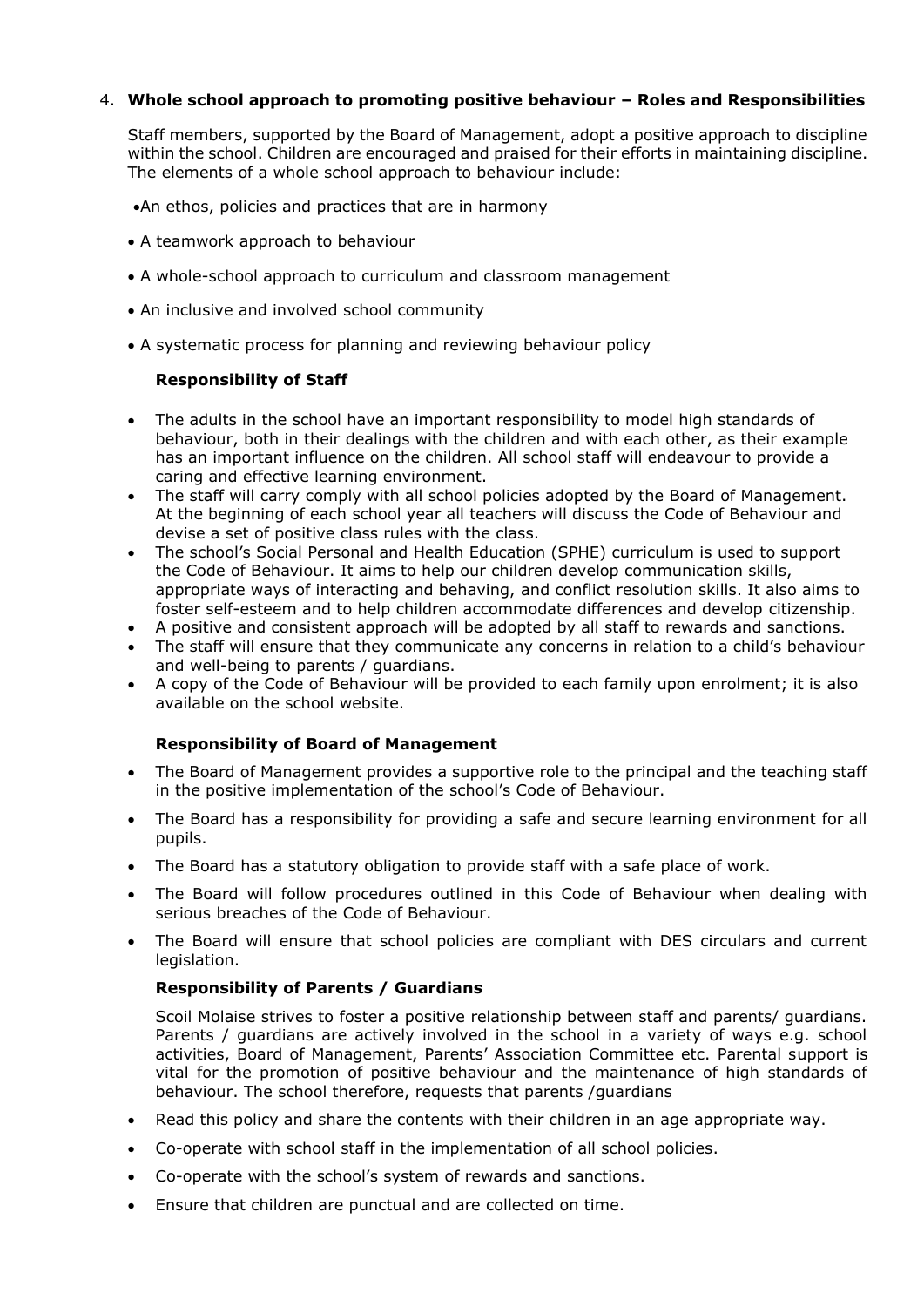- Ensure that children's attendance is regular. (The school is legally obliged to notify the Education Welfare Services in TUSLA when a child is absent for more than 20 school days annually).
- Give a written explanation following a child's absence.
- Communicate issues of concern to the class teacher though a note, email, phone call or prearranged meeting.
- Attend parent/guardian teacher meetings as necessary.
- Supervise children's homework, ensuring that a genuine effort is made to complete it.
- Ensure that children have the necessary books and materials for school.
- Ensure that children have an adequate lunch in accordance with the school's healthy lunch policy.
- Ensure that children wear their correct school uniform.
- Observe and respect all social distancing protocols when dropping off or collecting their children from the school
- Encourage their child to adhere to social distancing, hand and respiratory hygiene guidelines
- Monitor their child closely for signs and symptoms of illness and keep child at home if they show any signs of infectious illness
- Ensure that meetings with school staff are arranged in advance through school office
- Ensure that the school has up to date contact information for parents/guardians and other family members who may be required to collect their child, should the child become ill or display covid symptoms during the school day.
- Answer telephone call from school/call school back promptly and have arrangements in place for prompt collection of their child should it be required
- The Board of Management has responsibility for the health and safety of all staff and students while at school; therefore, parents / guardians should never approach or reprimand another person's child on the school premises.

# **Responsibility of Pupils –**

Each pupil is expected**:**

- to be well-behaved and to show respect and consideration for other children and adults.
- to be kind and willing to help others.
- to show respect for school property, other children's property and their own belongings.
- to do his/her best in class and for homework.
- to obey the instructions of school staff.
- to wear the correct uniform.
- to take part in all school activities, where possible.
- to use respectful ways of resolving difficulties and conflict.
- to follow the school's healthy lunch policy and internet usage policy.
- to remain in their classroom and / or on the school premises at all times and not to leave without permission before the end of the school day.
- to follow social distancing protocols, as directed by teachers.
- to practise good respiratory and cough etiquette.
- to practise good hand hygiene, as demonstrated by the teacher.
- to use hand sanitiser, wipes, soap, hand towels as directed by the teacher.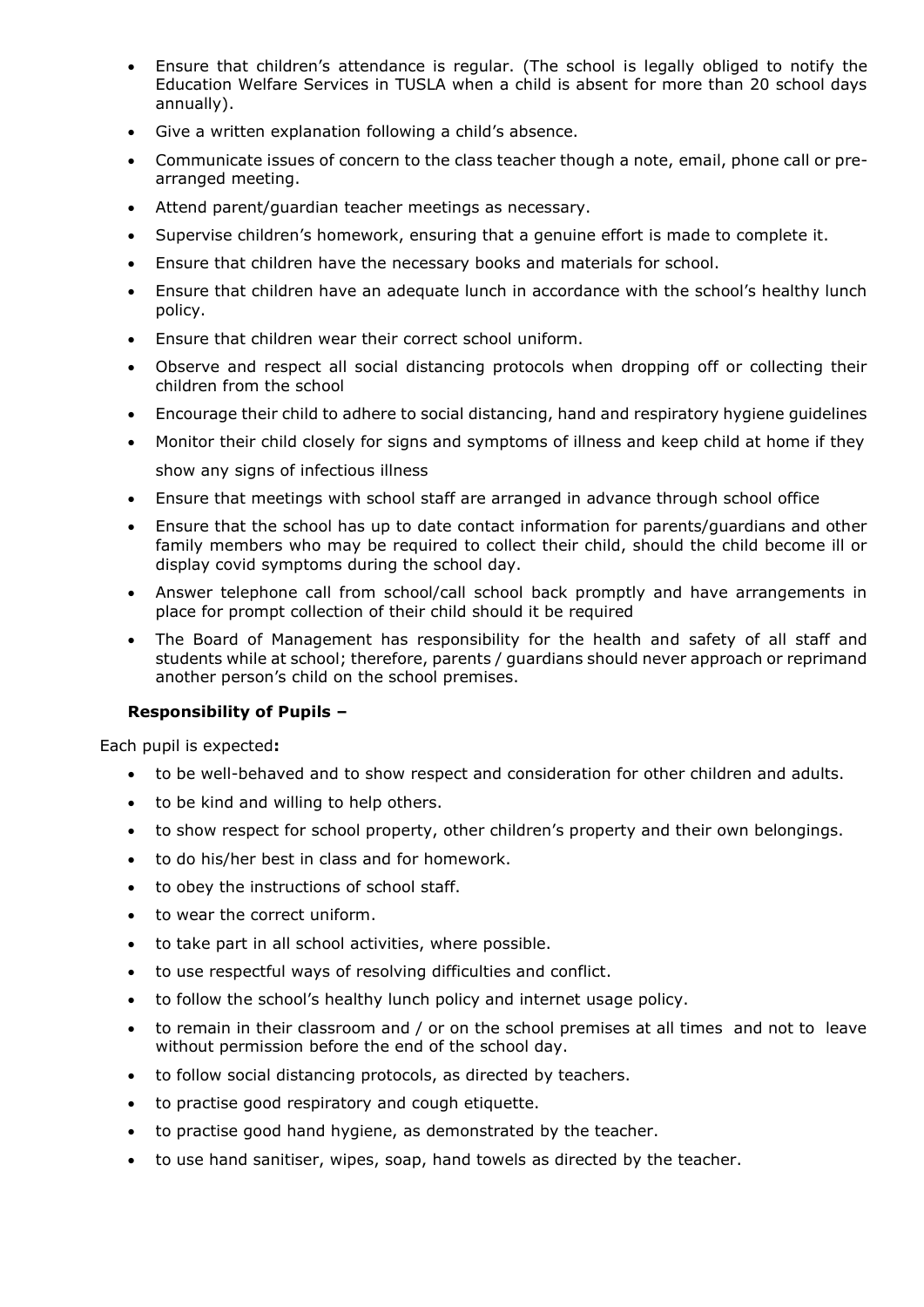### **5. Positive strategies for managing behaviour**

Pupil input is a very important part of establishing a positive atmosphere for learning in the classroom. At the beginning of each academic year, the class teacher will involve the pupils in drafting a list of **class rules**. These class rules will be kept to a minimum and will be devised with due regard to the health, safety and welfare of all members of the school community. Where possible they emphasise positive behaviour (e.g. 'Walk' and not, 'Don't run').

Rules will be applied in a fair and consistent manner, taking into consideration the age of the pupils and individual differences. Where difficulties arise, parents will be contacted at an early stage. Teachers will ensure that pupils understand and are frequently reminded of how they are expected to behave.

### **Examples of Classroom Rules**

- Treat others with respect and kindness.
- Always try your best.
- Be honest. Tell the truth.
- Respect the belongings of others.
- Do not interrupt the teacher or others when speaking.
- Keep your desk area neat and tidy.
- Remain in your seat if a teacher has to leave the room.
- Wear your correct uniform. Wear tracksuit and runners only on PE days.
- Practise good respiratory and cough etiquette.
- Practise good hand hygiene.
- Observe social distancing

# **Incentives/Reward System**

Part of our vision of Scoil Molaise is to help children achieve their personal best and thus prepare them for further education, life and work. We recognise that there are many different forms of intelligence and similarly that children use a variety of approaches to solve problems. Our rewards system seeks to provide encouragement to pupils of all abilities and talents. Children will be encouraged, praised and listened to by adults in the school. Children may receive praise for working hard, good behaviour or noteworthy personal achievements.

The following are some samples of how praise might be given:

- A quiet word or gesture to show approval
- A comment in a pupil's copy or homework journal
- A visit to another member of Staff or to the Principal for commendation
- A word of praise in front of a group or class
- A system of merit marks or stickers
- Delegating some special responsibility or privilege
- A mention to parent, written or verbal communication
- Homework pass / certificate of merit / prize / golden time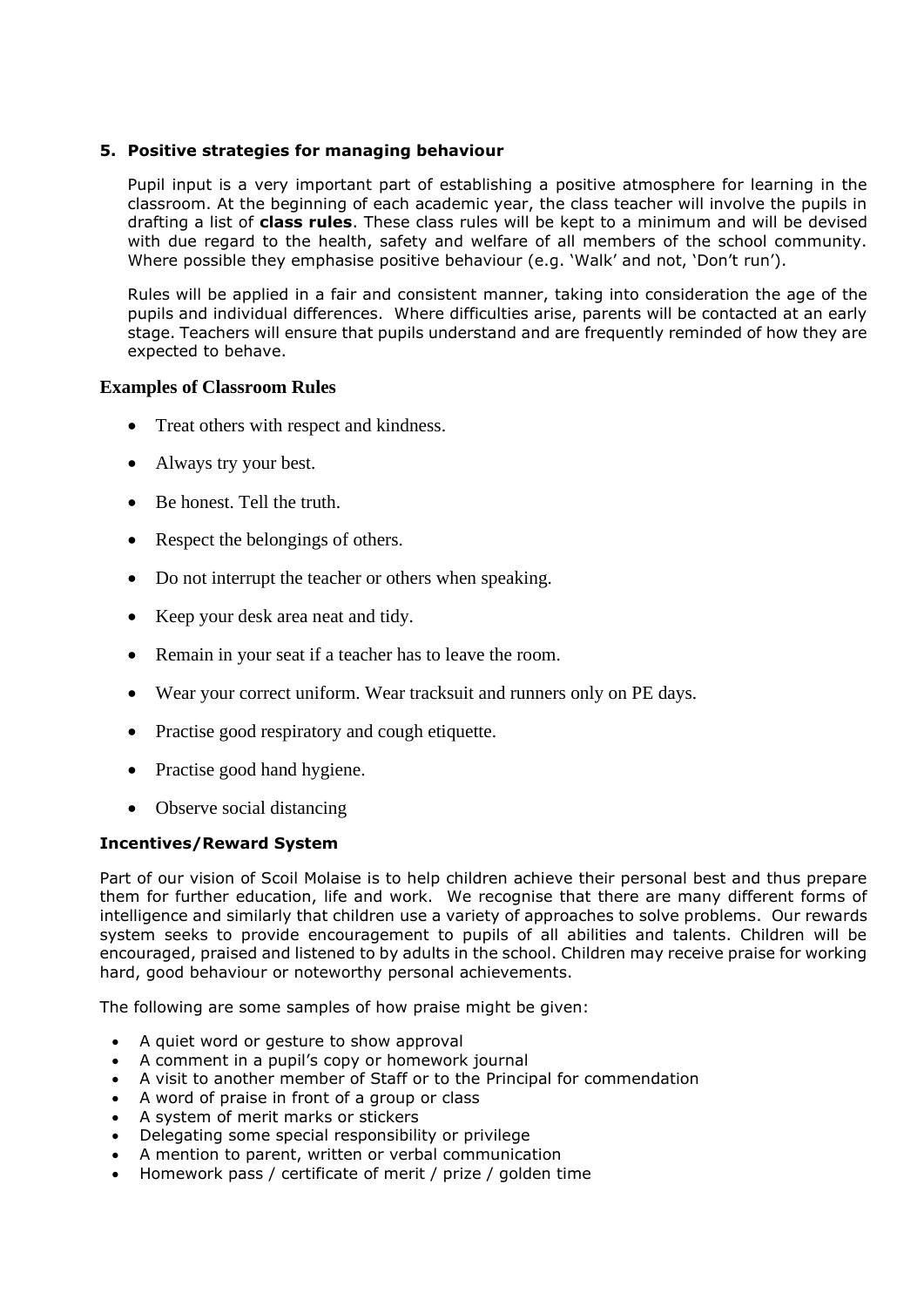# **The Playground**

The following strategies are implemented to promote good behaviour, and to deal with incidences of unacceptable behaviour in the school yard.

• At both break times, teachers are on duty in the playground, assisted by Specials Needs Assistants (SNAs).

• While the SNAs assist with yard supervision the teacher on duty is responsible for disciplinary matters and SNAs will refer children to the teacher.

• In the interest of social distancing during the Covid-19 pandemic, each class is allocated an area in the playground to which pupils must stay within.

• In the event of misbehaviour during yard time, the teacher on duty will address the issue.

- Classroom teachers will be informed of misbehaviour by supervising teacher
- A report of any incident may be recorded in the Incident Book in the office

• The Principal will be informed of serious incidents of misbehaviour. Parents will be notified if deemed necessary.

• All pupils must adhere to the following playground rules:

Move around the allocated area with due care

Play safely at all times

Do not engage in rough play

Follow staff instructions

# **School Related Activities**

Standards and rules contained in the Code of Behaviour apply in any situation where pupils are the responsibility of the school e.g. school tours, games, extra-curricular activities and other school related events.

# **Children with Special Needs / Emotionally disturbed children**

Some students need more active intervention to help them to manage their behaviour. Without additional help, they may be at risk of failing behaviourally, socially or educationally. Additional inputs or interventions might include:

- Referral to another teacher or adult who can work with the pupil.
- Involving other appropriate professionals in supporting the pupil.
- Setting targets for behaviour and monitoring them with the student in a supportive way.
- Behaviour contracts.

#### **6. Strategies for dealing with unacceptable Behaviour**

Despite the best effort of the school, it is expected that incidences of inappropriate behaviour will arise from time to time. Even minor breaches of the code of behaviour can be disruptive, particularly if they are persistent. Serious misbehaviour can have damaging and long-lasting effects including disruption of the student's own learning and the learning of others. It can cause distress and anxiety or even pose a threat to the safety of students and teachers.

Three levels of unacceptable behaviour are recognised by Scoil Molaise. They are Minor, Serious and Gross misbehaviours.

It is important to note that the lists below are not exhaustive and that other unacceptable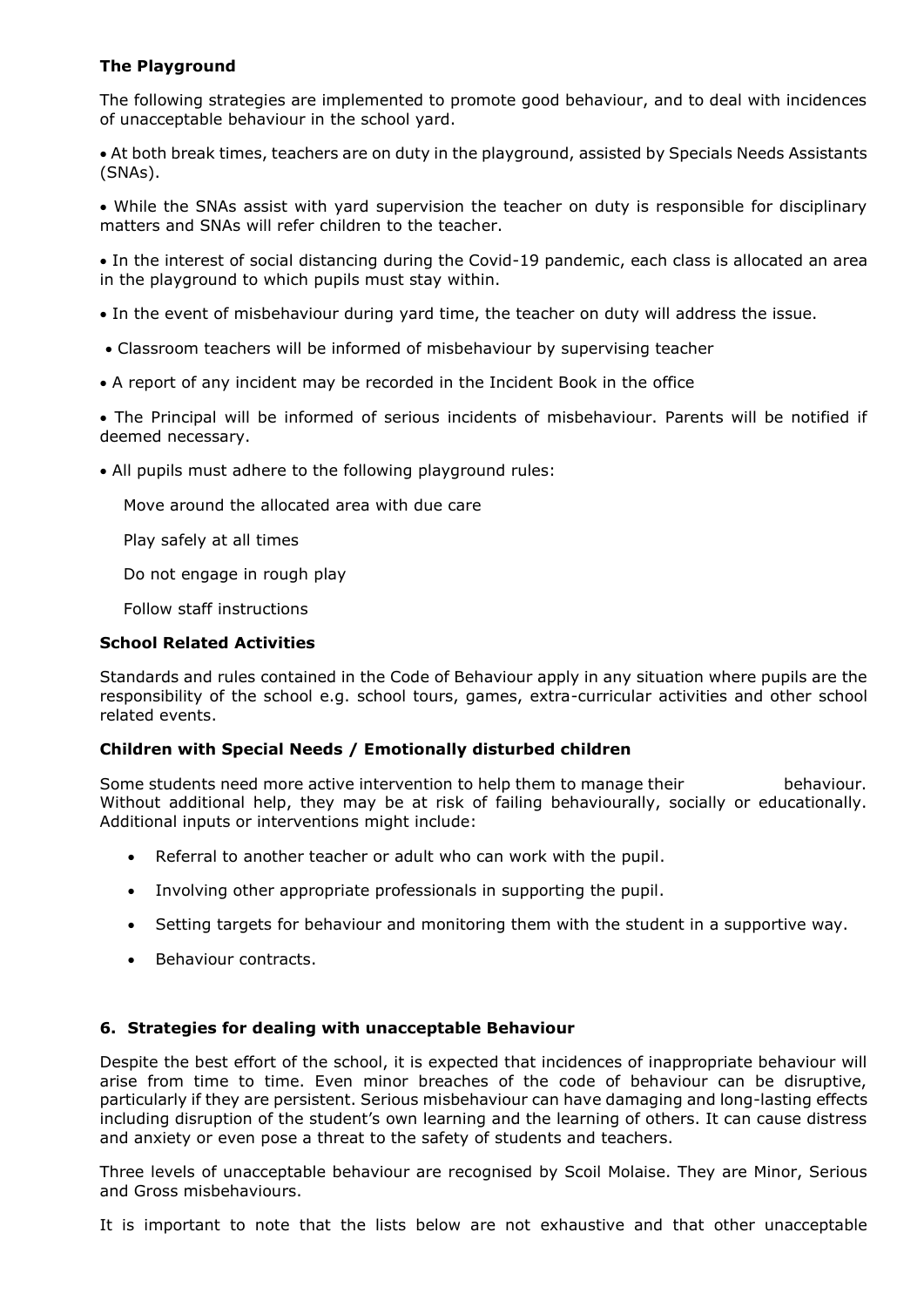behaviours may be added or included at the school's discretion.

### **Examples of minor misbehaviour include**:

- Talking out of turn / disrupting the class
- Not wearing appropriate uniform
- Chewing gum
- Not following instructions from staff
- Using bad language
- Name-calling
- Commenting negatively on another child's work
- Careless treatment of books and classroom equipment e.g. scribbling on books
- Dropping litter
- Deliberately not abiding by social distancing rules,
- Deliberately not following respiratory and cough etiquette
- Deliberate misuse of sanitiser, wipes, soap, hand towels etc.

# **Examples of serious misbehaviour include**:

- Negative physical contact e.g. pushing, hitting, biting, spitting, kicking, tripping up, pulling hair, punching etc.
- Behaviour that interferes with teaching and learning
- Refusal to co-operate with the teacher or to do assigned work
- Deliberate exclusion of peers
- Damaging school property
- Stealing
- Use of mobile phone or other personal electronic equipment without permission
- Bringing dangerous objects into school
- Leaving the school grounds without permission
- Any behaviour that is hurtful to others, including bullying, harassment, discrimination and victimisation
- Deliberately coughing or sneezing on another child or member of staff.

# **Examples of gross misbehaviour include:**

- Assault on a teacher or pupil
- Serious theft
- Serious damage to property
- Persistent bullying / cyber bullying
- Carrying drugs, alcohol, cigarettes
- Any deliberate action which poses a serious threat to the personal health and safety of another pupil or member of staff
- Deliberate and aggressive coughing on another child or member of staff, despite previous warnings
- Deliberate spitting on another child or staff member

# **7. Responding to Unacceptable Behaviour**

The Education (Welfare) Act 2000, Section 23, states that a school must outline 'the measures that may be taken if a student fails to observe the standards of behaviour that the school has outlined'.

Teachers will use their professional judgement and their knowledge of the child and of the particular circumstances of the behaviour or incident in responding to unacceptable behaviour and in selecting the appropriate sanction. The sanction will be proportionate to the behaviour or incident in question.

It may include: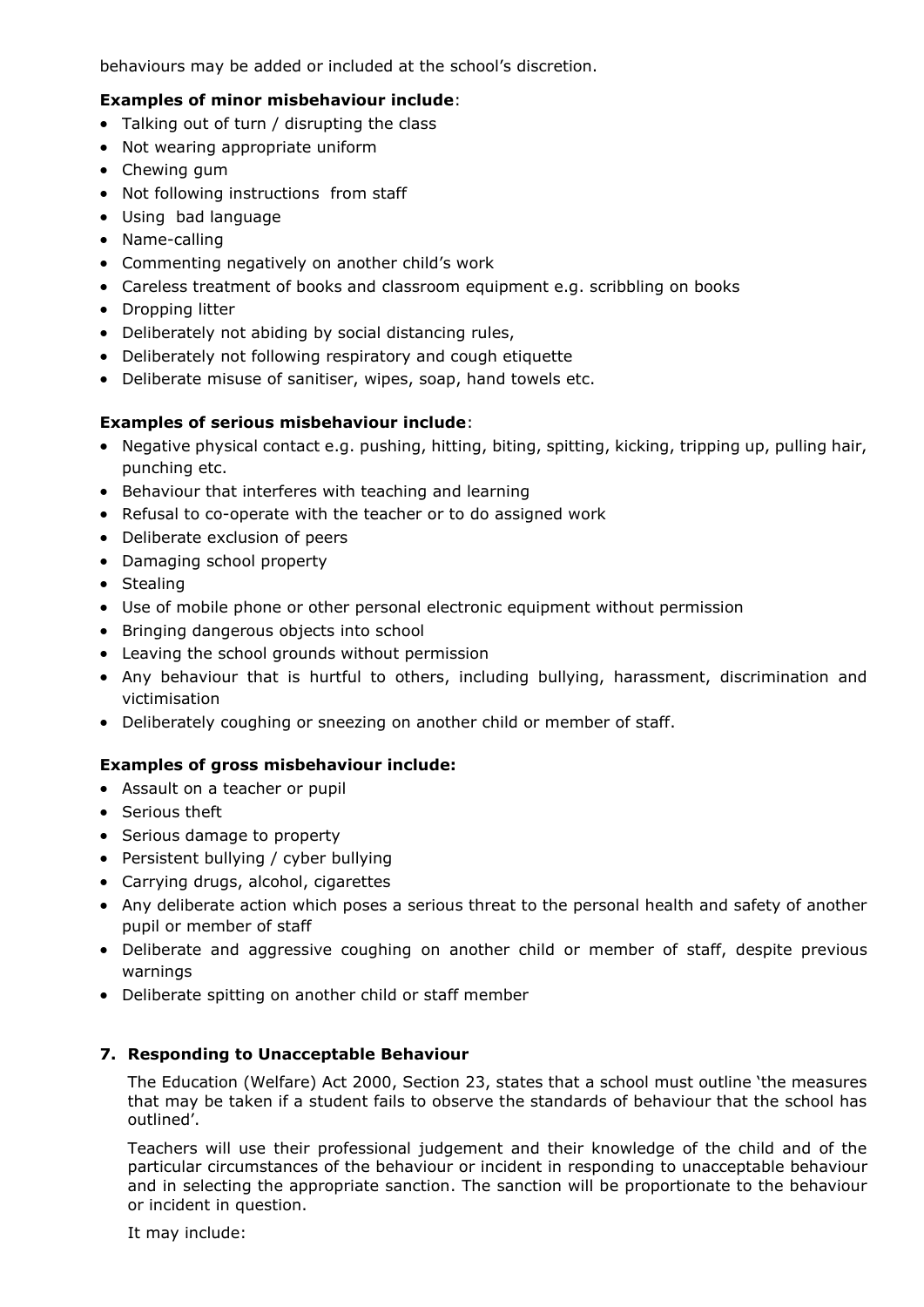- 1. Reasoning with pupil
- 2. Verbal reprimand including advice on how to improve
- 3. Temporary separation from peers within class and/or temporary removal to another class
- 4. Prescribing extra work/ writing out the story of what happened
- 5. Loss of privileges
- 6. Loss of playtime in yard
- 7. Time out time, either in the classroom or in another room.
- 8. Teacher communicating with parents
- 9. Referral to Principal
- 10. Principal communicating with parents

11. Exclusion (Suspension or Expulsion) from school (in accordance with Rule 130 of the Rules for National Schools as amended by circular22/02 and Education Welfare Act 2000)

This list is by no means exhaustive. Teachers may put in place alternative measures bearing in mind the circumstances involved. The aim of any sanction is to prevent the behaviour from reoccurring and where relevant, to help the pupil to devise strategies to manage their own behaviour appropriately.

Usually sanctions will relate as closely as possible to the behaviour. Therefore a child who does not do his /her work in class or has not completed his/her homework may be detained at break time to finish the work.

Pupils will not be deprived of engagement in a curricular area, except on the grounds of health & safety, but may be deprived of engagement in a particular school event eg. a match or school trip etc.

### **8. Bullying**

Bullying is repeated aggression – physical, verbal or emotional - conducted by an individual or group against another or others.

Examples:

Physical: includes pushing, shoving, punching, kicking, poking, tripping, etc.

Verbal: name calling which hurts, insults or humiliates.

Emotional: threats or persistent hurtful remarks regarding appearance, dress, progress, colour, culture and disability /Isolating or shunning another child /Threats to extort money or possessions/ cyber or text bullying

All incidents of bullying will initially be dealt with by the school in accordance with Scoil Molaise's Anti-Bullying Policy. The procedures outlined in the Code of Behaviour may be applied in more serious cases.

#### **9. Suspension & Expulsion**

Before a serious sanction such as suspension or expulsion is used, the normal channels of communication between school and parents/guardians will be utilised in order to address the matters of concern. Communication with parents/guardians may be verbal or by letter/email depending on the circumstances. Parents/Guardians will be invited to discuss their child's misbehaviour with the class teacher and/or principal.

Where there are repeated instances of serious misbehaviour, the Chairperson of the Board of Management will be informed and the parents/guardians will be requested to discuss the matter with Chairperson and the Principal. Every effort will be made to involve the parents in the management of the problematic behaviour. Parents/Guardians will be expected to give an undertaking that they will do everything possible to encourage the pupil to behave in an acceptable manner in the future.

Suspension may be considered for gross misbehaviour or repeated instances of serious misbehaviour. Students and their parents/guardians will be fully informed about any allegation and the process used to investigate and decide the matter. Suspension should always be a proportionate response to the behaviour that is causing concern.

Prior to suspension, where possible, the Principal may review the case in consultation with teachers and other members of the school community involved, taking into consideration the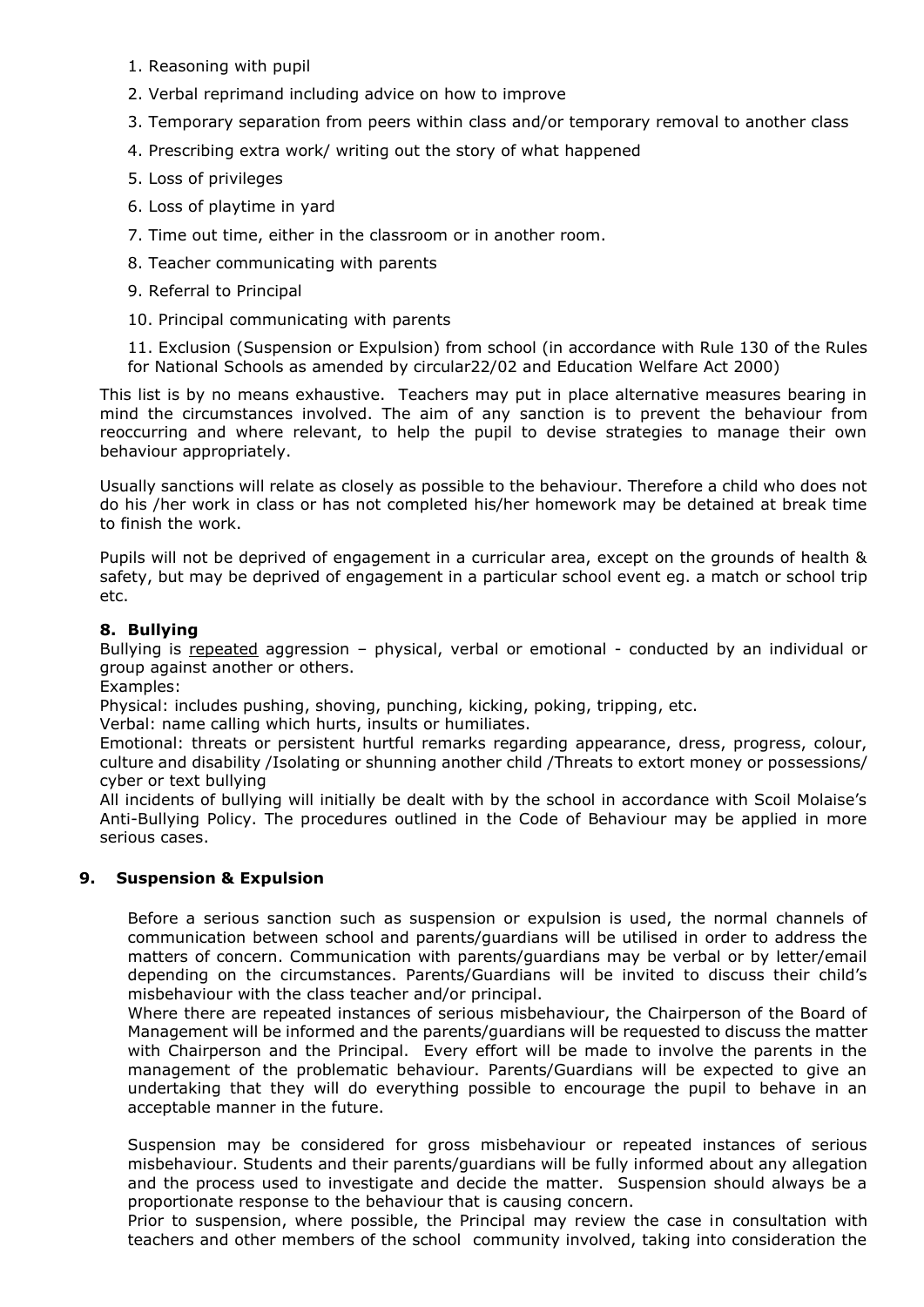child's record of previous misbehaviours, their pattern and context, sanctions and other interventions used and any relevant medical information. Suspension will be in accordance with the Rules for National Schools, the Education Welfare Act 2000 and the NEWB Guidelines for developing a Code of Behaviour in Schools (2008).

Grounds for deciding on suspension could be:

- The pupil's behaviour has had a seriously detrimental effect on the education of other students.
- The pupil's continued presence in the school at this time constitutes a threat to the safety of pupils and/or staff. (The Board of Management must be cognisant of its responsibility to provide a safe and secure learning environment for pupils and a safe place of work for staff.)
- The student is responsible for serious damage to property.
- A single incident of serious misconduct may be grounds for suspension.

The Board of Management delegates authority to the Principal to suspend any pupil immediately for up to a period of 3 days. (This will need to be discussed by BoM and if agreed formally notified in writing to the Principal.)The Principal shall inform parents about their right to appeal and inform the Chairperson of the Board of Management about the suspension. If a pupil is to be suspended beyond 3 days, approval will have to be sought from the Chairperson of the Board of Management in consultation with other Board members. This suspension will have an upper limit of 10 days. **Expulsion** may be considered in an extreme case, in accordance with the Rules for National Schools, the Education Welfare Act 2000 and the NEWB Guidelines for Developing a Code of Behaviour in Schools (2008).

Examples of what might constitute an extreme case:

- Serious threats of violence
- Actual violence towards other students or staff
- Selling or giving drugs to other pupils.

Authority for expulsion rests with the Board of Management. Before Expulsion takes place the Principal should:

- Ensure that a detailed investigation is carried out.
- Prepare a report for the Board of Management.
- Ensure that parents/guardians and Board of Management have the same report.
- Notify the Board and parents/guardians of the arrangements for the board meeting / disciplinary hearing i.e. date and time.

The Principal presents the report to the Board in the presence of the parents. The parents may challenge and respond to the report. When discussions have ended the principal and parents leave the meeting at the same time. The Board then makes its decision on whether or not to expel the pupil. The Board must inform the parents/guardians in writing of their intention to expel, indicating whether or not this is a permanent expulsion. The Board shall notify the local Welfare Education Officer in writing in accordance with Section 24 of the Education Welfare Act. The Education Welfare Officer will then consult with the principal, the Board of Management, the parents/guardians and the pupil. Pupils should not be expelled from the school before the passing of 20 school days following the receipt of a notification under S24(4) Education Welfare Act 2000 by an Education Welfare Officer. The Board shall inform the parents /guardians of the child about their right to appeal under Section 29 of the Act 1998. Appeals must generally be made within 42 calendar days from the date the decision of the school was notified to the parents or student. The Board will prepare a response if an appeal is being investigated by The Department of Education & Skills

#### **Removal of Suspension (Reinstatement**)

Following and during a period of Suspension, the parents / guardians may apply to have the pupil reinstated to the school. The parent / guardians must give a satisfactory undertaking that a suspended pupil will behave in accordance with the school's code of behaviour and the Principal must be satisfied that the pupil's reinstatement will not constitute a risk to the pupil's own safety or that of other pupils or staff. The Principal will facilitate the preparation of a behaviour plan if required and will re-admit the pupil formally to the class.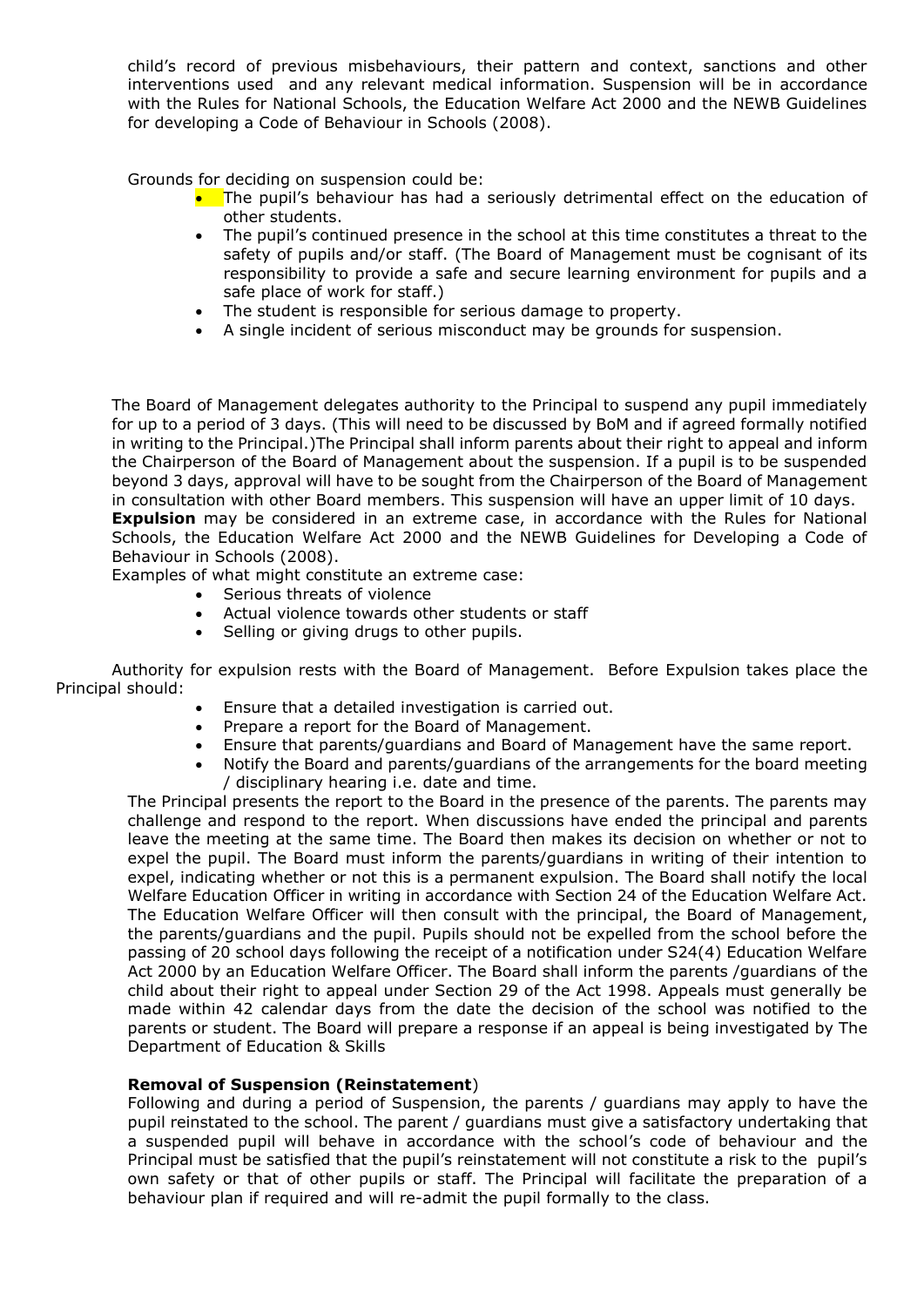For further information on the procedures involved in suspension and expulsion please see the document "Developing a Code of Behaviour. Guidelines for Schools," published by NEWB (2008) which is available on the DES website.

#### **10. Children with Special Needs**

All children are required to comply with the code of behaviour. However, the school recognises that children with special needs may require assistance to help them to understand certain rules. Specialised behaviour plans may be put in place in consultation with parents and the class teacher, learning support / resource teacher, and / or Principal. School staff will work closely with home to ensure that optimal support is given.

The children in the class or school may be taught strategies to assist a pupil with special needs to adhere to the rules and thus provide peer support. This will be done in a supportive and safe way, acknowledging and respecting the difference in all individuals.

### **11. Method of Communicating with Parents:**

A high level of co-operation and open communication between staff, pupils and their parents/guardians are important factors in encouraging positive behaviour in the school.

Parents/guardians are encouraged to speak in confidence to the teacher about any significant developments or events in a child's life which may affect the child's behaviour.

The following methods of home school communication are used at all levels within the school:

- Informal or formal parent / teacher meetings (Remote meetings will be facilitated if appropriate).
- Notes in children's homework journal Infants do not have a homework journal so parents/guardians should check schoolbags for notes from the teacher.
- Email to parents.
- Letters.
- Phone Call.
- Text-a–Parent

If parents have any concerns they are encouraged to contact the school at an early stage to arrange a meeting with the class teacher or Principal.

#### 12. **Involving parents/guardians in the management of problem behaviour**.

- Initially, parents /guardians are contacted by the class teacher and invited to a meeting to discuss the concerns regarding the pupil's behaviour. (Remote meetings may be an option).
- If behaviour persists, the parent will be invited to discuss their child's behaviour with the class teacher and Principal.
- Where serious misbehaviour is repeated, the Chairperson of the Board of Management will be informed and the parents will be requested in writing to meet with the Chairperson and the Principal.
- Every effort will be made to put parents at their ease in order to maximise a co-operative approach.

#### **10. Keeping Records**

.

In Scoil Molaise records are kept in relation to incidences of pupil's misbehaviour. These records are kept by the class teacher in his /her own teacher's book.

If a serious incident occurs in the yard the teacher / S.N.A on yard duty will note the incident in the incident book marked "Private and Confidential" in the office. The records are dated and written in a factual and impartial manner.

The Principal is informed by members of staff at the earliest opportunity about incidences of serious misbehaviour in class or in the yard.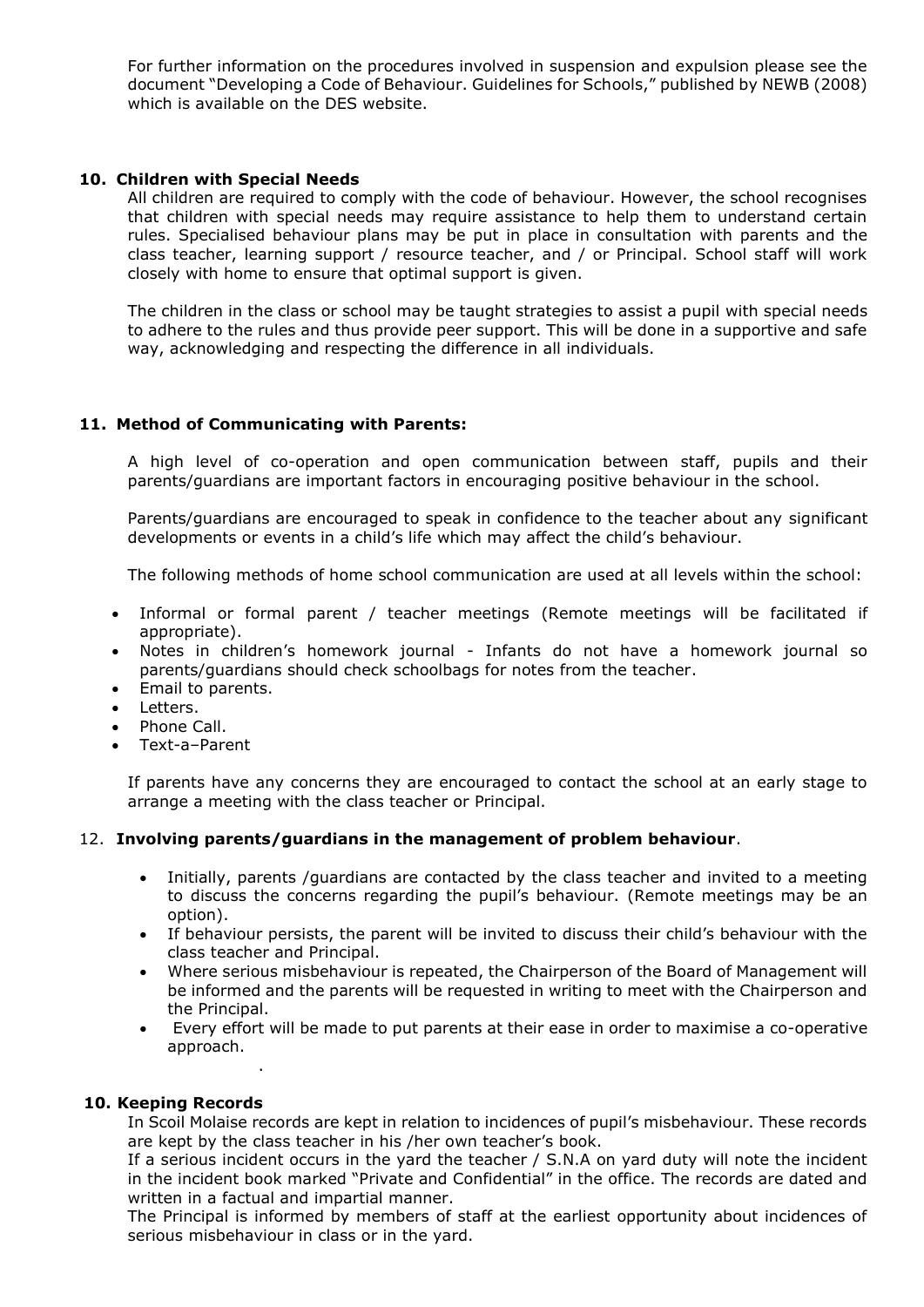The school's record system:

- Allows the school to track a student's behaviour and check whether efforts to change behaviour are working
- Records interventions aimed at helping to deal with unacceptable behaviour, including contact with parents or referral to other agencies
- Records positive responses and evidence of improved behaviour by students
- Records sanctions used and the reasons why
- Is kept in accordance with the Data Protection rules

### **11. Procedures for Notification of Pupils Absences from School**

In accordance with the Education Welfare Act 2000, the Code of Behaviour specifies the following procedures to be followed in relation to a child's absence from school. Section 18 stipulates that parents must notify the school in writing of a student's absence and the reason for the absence.

As mentioned in Scoil Molaise's policy on attendance the following strategies are used to encourage school attendance.

- The management and staff endeavour to create a safe welcoming, stimulating and attractive learning environment.
- Teaching staff collaborate in the planning and implementation of the primary school curriculum so as to provide a stimulating learning environment for all pupils.
- There is a focus on the value of regular attendance and on the importance of developing good attendance habits from Junior Infants onwards.
- There is a consistent approach to homework throughout the school.
- The calendar for the coming school year is published during the month of June.
- Full attendance, good attendance and improvement on attendance are awarded to students at the end of each school year through the use of attendance certificates etc. The Principal of the school completes on-line reports to Tusla [www.tusla.ie](http://www.tusla.ie/) on all children's absences each school year at appointed reporting times throughout the year.

When a child is absent for longer than one day parents are requested to contact the school and inform the class teacher about the reason for a child's absence.

Upon returning to school parents /guardians must send in a note informing teachers in writing of their child's absence from school and the reason for this absence,

even if parents /guardians have already contacted the school. These notes are signed and dated by the class teacher and kept by the class teacher until September  $30<sup>th</sup>$  of the following new school year.

Parents /Guardians are continually made aware of the terms of the Education Welfare Act section 17 and 21 and its implications, especially in relation to absences of 20 days or more in any school year.

Under new guidelines issued by the Department of Health in relation to Covid-19,

parents are requested to fill in a 'Return to Educational Facility Parental

Declaration Form' when children are returning to school after any absence.

#### **12. Reference to other school policies**:

- S.P.H.E Plan
- Anti-Bullying Policy
- Enrolment Policy
- Health and Safety Policy
- Equality Policy
- Special Education Needs Policy
- Attendance Policy
- Mobile Phone and Electronic Devices Policy
- Homework Policy
- Record keeping Policy
- Covid-19 Response Plan

# **13. Success Criteria.**

The following will provide some practical indicators of the success of this policy:

- Observation of positive behaviour in classrooms, playground and school environment.
- Practises and procedures listed in this policy being consistently implemented by teachers.
- Positive feedback from teachers, parents and pupils.